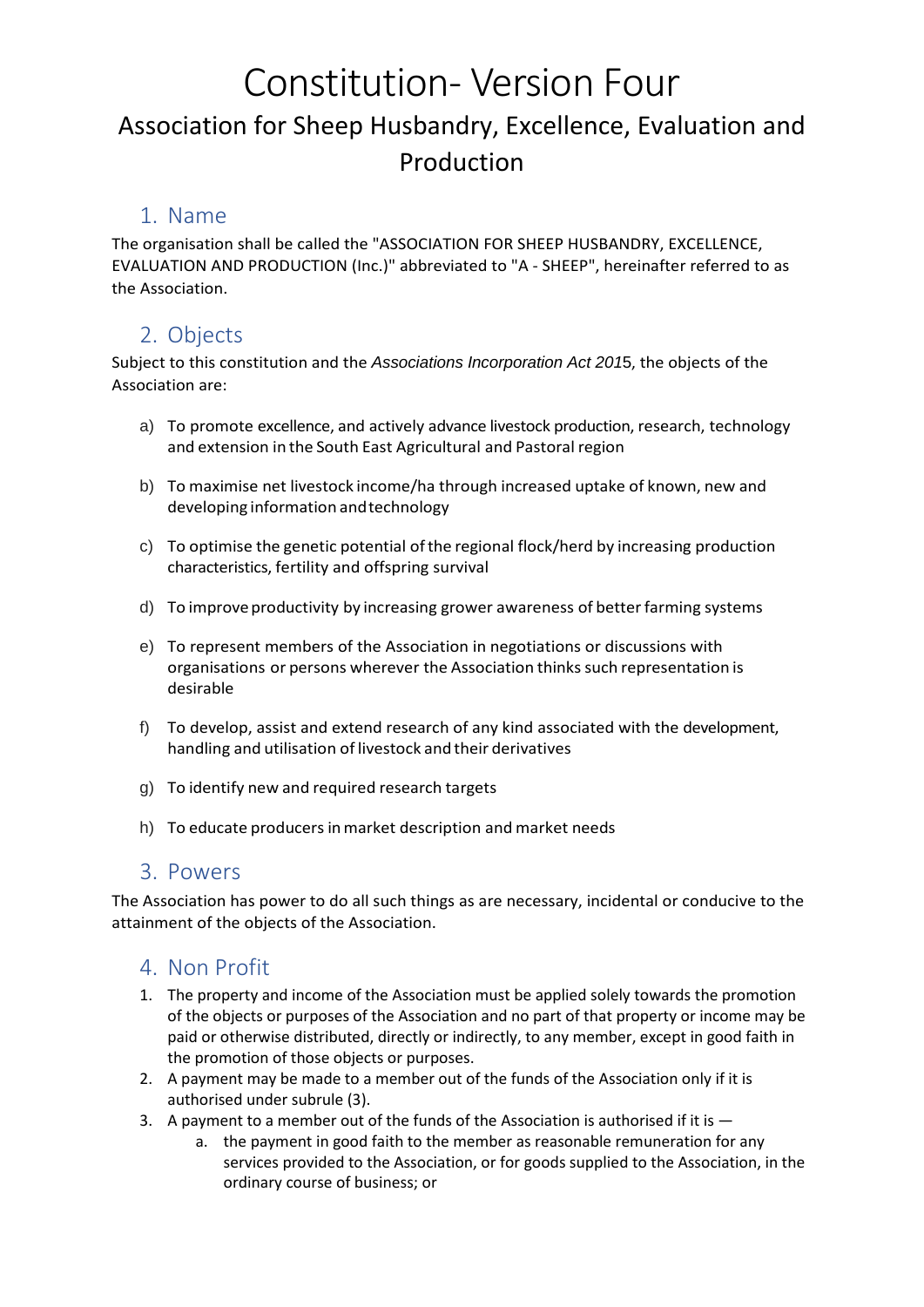- b. the payment of interest, on money borrowed by the Association from the member, at a rate not greater than the cash rate published from time to time by the Reserve Bank of Australia; or
- c. the payment of reasonable rent to the member for premises leased by the member to the Association; or
- d. the reimbursement of reasonable expenses properly incurred by the member on behalf of the Association.

#### 5. Members

#### 5.1. Full Member

The following shall be eligible for full membership of the Association:

- a) Any person, partnership or body corporate (either directly or indirectly) engaged in livestock production irrespective of whether that person, partnership or body corporate owns the land on which the livestock are being produced
- b) Any person, partnership or body corporate owning the land on which livestock are being produced
- c) Any other interested person, partnership, or body corporate as deemed fit to become a nominated full member by the executive committee of the Association

#### 5.2. Associate Member

The following are eligible for associate membership:

- a) Any person, partnership or body corporate engaged in the further processing, trading or handling of livestock and their derivatives
- b) Any other interested person, partnership, or body corporate as deemed fit to become an associate member by the executive committee of theAssociation
- c) A partner or shareholder of any enterprise in full membership with the Association

# 6. Application for membership

An applicant for membership shall advise the Secretary in writing, setting out the classification of membership being sought and providing the name to be entered on the membership register and the postal address for notices and correspondence.

### 7. Becoming a member

An applicant for membership of the Association becomes a member when —

- a) the committee accepts the application; and
- b) the applicant pays any membership fees payable to the Association under rule 8.

The association's secretary will issue the member of the association a copy of the rules in force at the time their membership commences.

#### 8. Subscriptions

The members shall set the annual subscriptions in annual general meetings on the recommendation of the Executive Committee.

#### 9. Resignation of Members

A member wishing to resign shall do so by giving written notice to the Secretary and paying all dues and monies owing by the resigning member at the date of resignation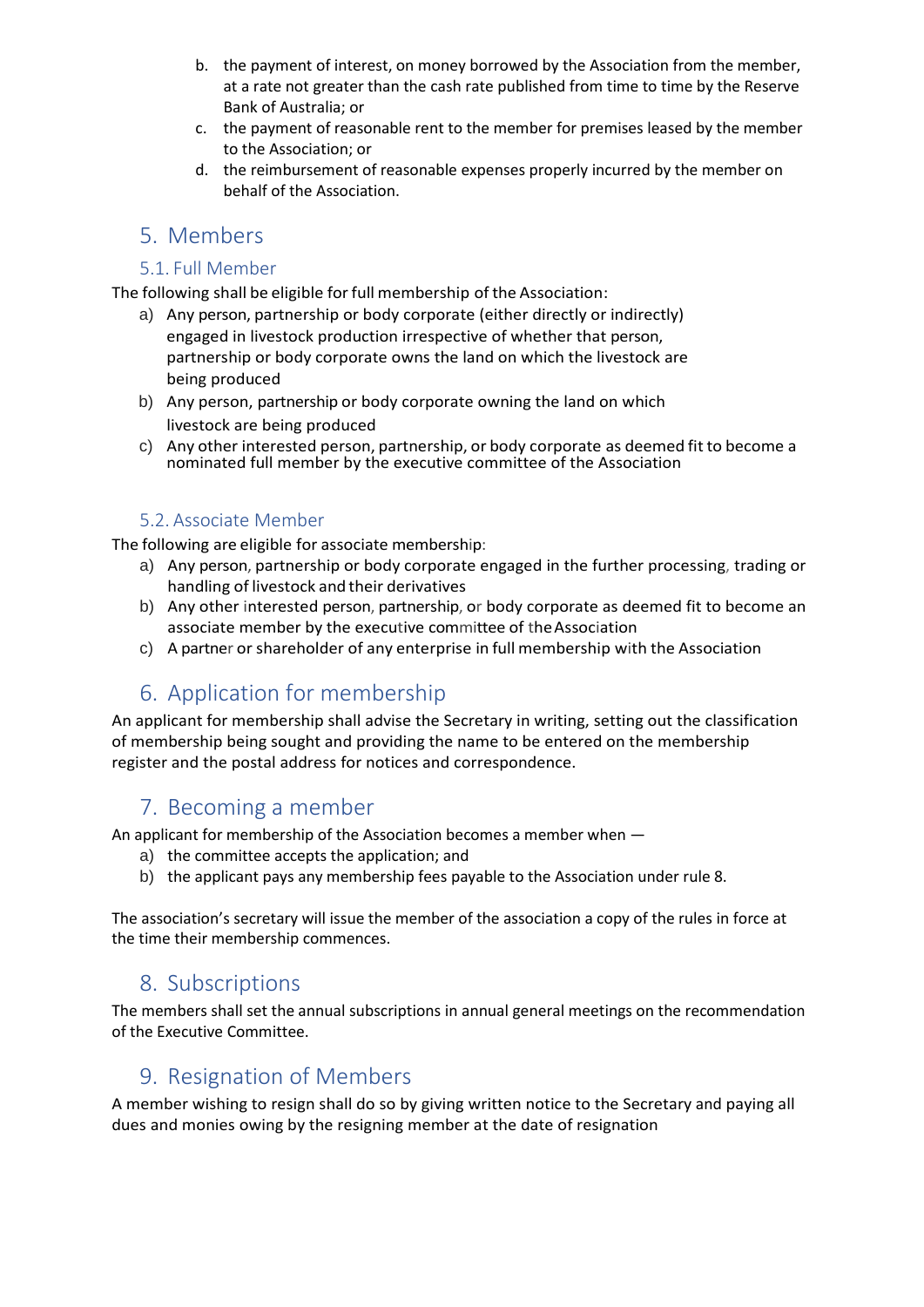# 10. Termination or Suspension of Membership

**10.1** The Executive may, by resolution, order the name ofthe member to be removed from the register, thereupon the member shall cease to be a member of the Association, either by termination or suspension, if the person:

- a) Ceases to be qualified as a member
- b) Fails to pay any subscription orlevy within the period for payment stipulated by these rules or by the Executive
- c) Is considered by the Executive to be guilty of misconduct or conduct which is contrary to the aims and objectives of the Association

The Secretary shall forward a copy of such resolution to the member concerned as soon as practicable following the passing of such resolution.

**10.2** On ceasing membership, either by termination or suspension, a person shall forfeit all right to any claim upon the Association and its property and funds, provided however that cessation of membership shall not release any person from their existing liabilities or obligationsto the Association

# 11.Expelled of Suspended Members- Right of Appeal

Any expelled or suspended member or associate member who may be aggrieved by any expulsion or suspension by the Executive Committee under the preceding rule may appeal to an Extraordinary Meeting of the Executive Committee. This is to be done by written notice lodged with the Chairman within fourteen days of the expulsion or suspension. Such notices shall by accompanied by the sum of \$100, which sum shall be forfeited if the appeal is dismissed.

The Executive Committee shall convene an Extraordinary meeting as soon as practicable after receipt of the written notice.

The member or associate member lodging the appeal shall outline the grounds of appeal to the meeting and the Chairman or person by whom the charge was laid shall outline the charge. Thereupon the meeting shall decide by a majority whether to uphold or dismiss the appeal. Should the meeting by a majority decide to uphold the appeal of such a member or associate member against the expulsion or suspension imposed by the Executive committee their rights and privileges shall be restored.

Until the hearing of any such appeal the decision of the Executive Committee shall have full effect, but such expelled or suspended member or associate member shall have the right to attend and to address any such special meeting.

### 12.Register of Members

**12.1** The Secretary shall keep and maintain in one or more books or in a commercial system a register of all members of the Association in alphabetical order. Any change in the membership of the association will be recorded within 28 days of the change occurring. Each individual entry shall show not less than the following particulars:

- a) The full name and postal address or residential address or email of the member
- b) The date upon which the name of such member was entered in the register as a member
- c) The category ofmembership
- d) The date upon which the member ceased to be a member, provided that in this case all similar individuals entries may be grouped together in the register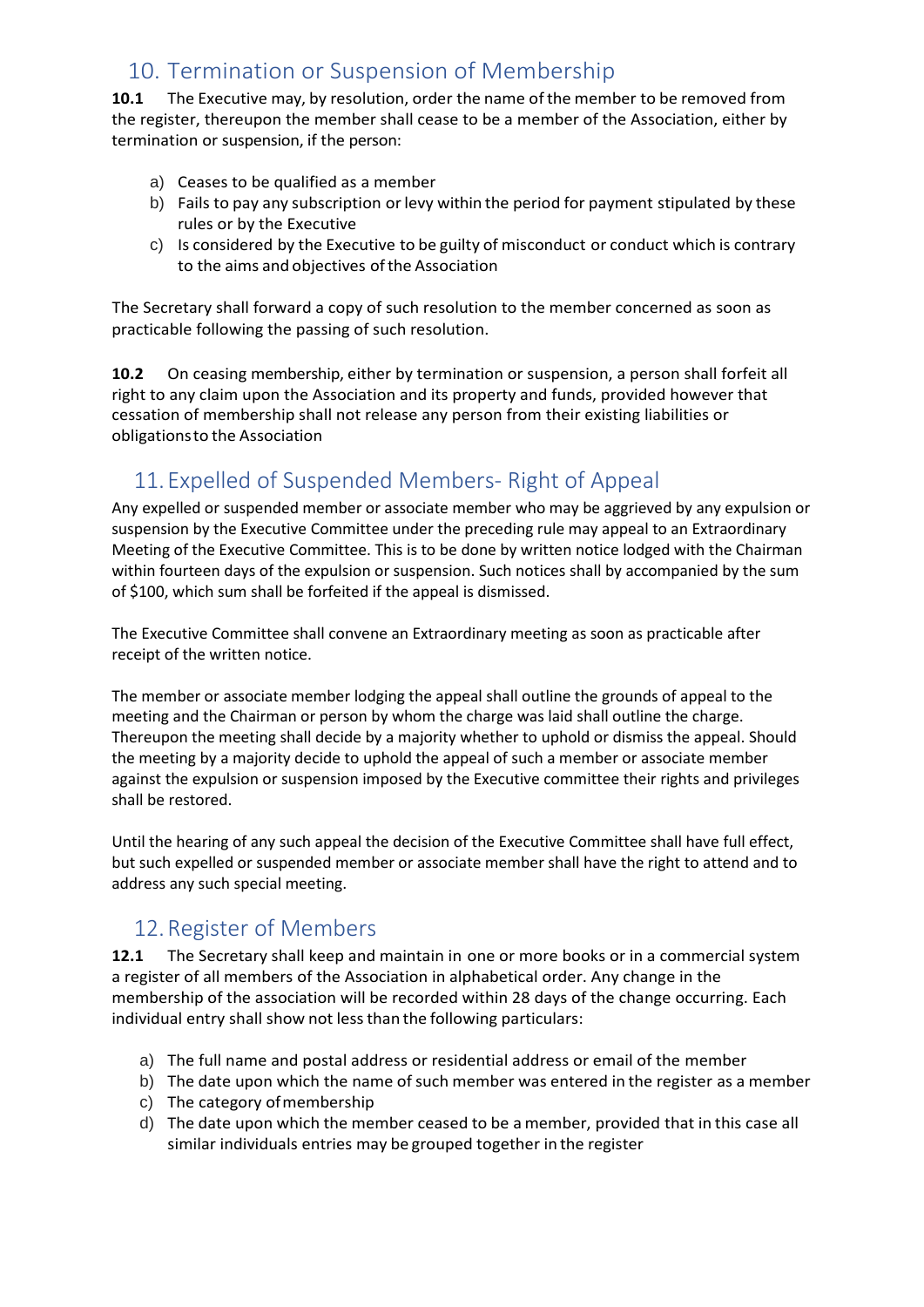**12.2** An entry in the register shall be evidence of membership of the Association

**12.3** The Secretary, upon request by a full member of the Association, shall make the register available for the inspection by the member and the member may make a copy of or take an extract from the register for that purpose. The committee can determine a reasonable charge for providing a copy of the register.

#### 13. Levies

The members in general meeting may by special resolution impose a levy on members for contribution to the Associations funds. Any such levy shall become due and payable immediately after the imposing thereof. The total amount of levies payable by a member in a year shall not exceed 50% of the amount of their subscription for that year.

### 14.Non-financial Members

**14.1** Any member failing to pay any levy within two (2) months after notification thereof has been posted to them by the Secretary, or being in arrears three (3) months with their annual subscription shall be disqualified from taking part in the proceedings of the Association or from receiving any service or benefits from the Association

**14.2** If default is made by any member in payment of a levy or subscription within the relevant period set out in sub-rule 14.1 hereof the Secretary shall notify such member by post that unless the arrears are paid within thirty (30) days the membership may be terminated.

If the member remains in default after the expiration of this period the Executive may terminate the membership in accordance with rule 10.1

**14.3** The Executive in its absolute discretion may extend the period for payment by any member of a levy or subscription by a period determined by the Executive Committee. During such extended period the member may, at the discretion of the Executive Committee, be entitled to take part in the proceedings of the Association and receive any service from it, but that member shall not be entitled to a vote on any matter in any meeting of the Association.

### 15. Financial Year

The financial year of the Association shall commence on the first day of April and end on the last day of March in each year.

### 16.Meetings of Members

**16.1** An annual general meeting of members shall be held in each calendar year not later than six months after the end of the associations financial year at such time and place as the Executive shall determine. At such meeting, a report on the affairs of the Association during the preceding year shall be submitted by the Executive together with a Financial Report and Balance Sheet.

**16.2** The Secretary shall convene a special general meeting of members of the Association as soon as possible on the instructions of the Chairman or the Executive, or on a requisition signed by at least twenty (20) members of the Association. Every requisition made by the members shall express the object of the meeting to be called and shall be sent to or given to the Secretary. At any special general meeting held upon such requisition no business shall be dealt with other than that expressed in the requisition.

**16.3** At least fourteen (14) days written notice of any annual general meeting and fourteen (14) days written notice of any special meeting shall be sent by the Secretary to the members by circular setting out the business to be transacted.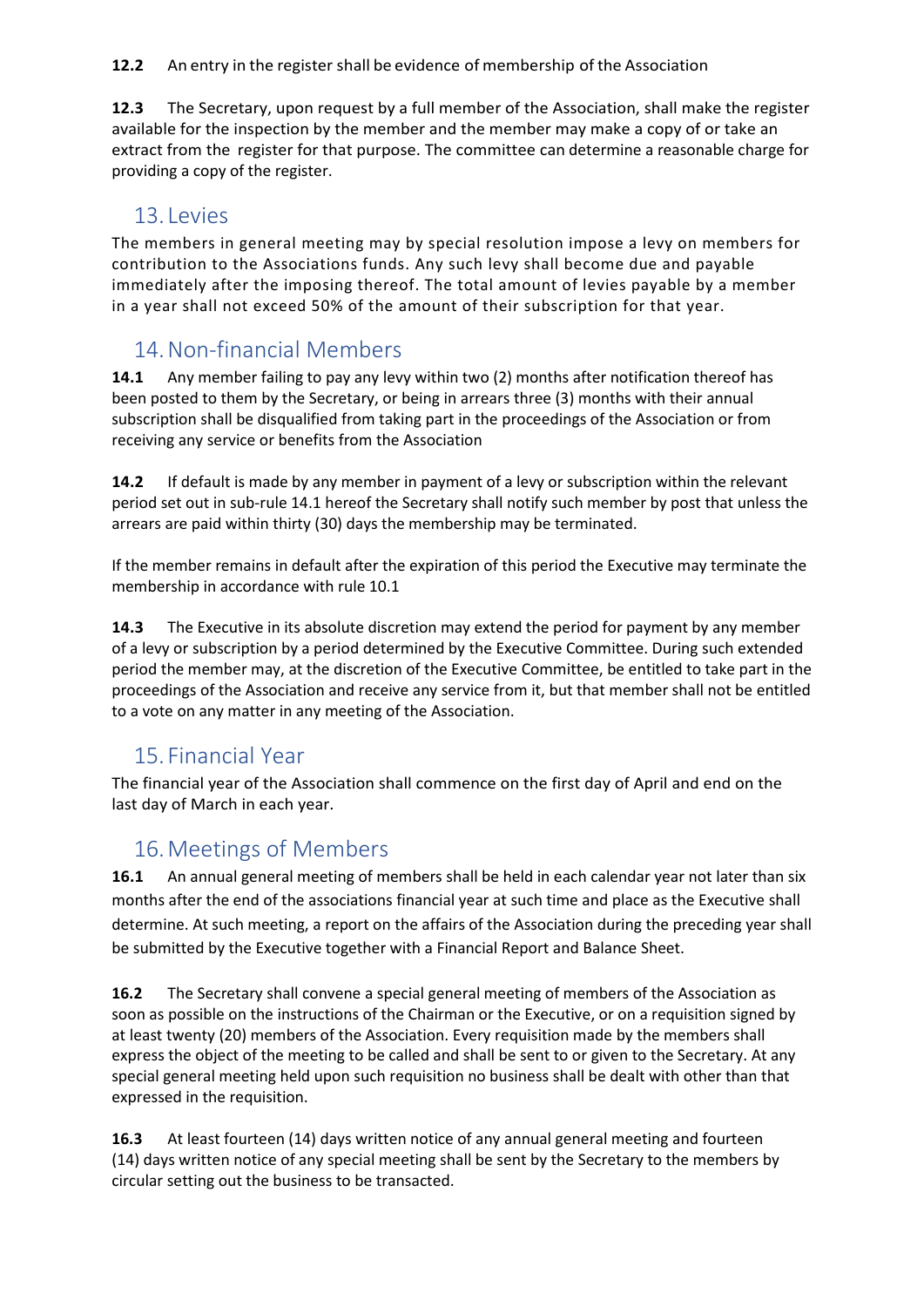**16.4** Fifteen (15) full members or one third of the total full membership, whichever is the lesser, shall form a quorum at any general meeting.

**16.5** At all meetings of members of the Association, the Chairman shall preside and in his/her absence, the Vice Chairman. In the event of the Chairman and the Vice-Chairman not being present at the time appointed for the holding of the meeting or within 10 minutes thereafter, the members present shall choose, by way of a simple vote, an Acting Chairman from the members present.

**16.6** A full member not personally present may be represented at any meeting or any adjournment thereof by:

- a) A proxy appointed in writing under his/her hand; or
- b) An attorney authorised by power of attorney to represent him/her; or
- c) A proxy appointed by way of facsimile notice received by the Chairman or Acting Chairman

No person shall be appointed a proxy who is not a member or associate member of the Association provided that when the member appointing the proxy is a firm or company the proxy may be a member of the Association. The instrument or facsimile notice appointing a proxy or the Power of Attorney must be lodged with the secretary at the meeting or adjourned meeting of members of the Association.

**16.7** No one person shall be entitled to hold more than five (5) proxy votes at any meeting or adjourned meeting of the members of the Association.

### 17.Voting at Meetings of Members

**17.1** Every question submitted at any meeting of members shall be decided in the first instance by a vote of all members present in which case every voting member shall have one (1) vote.

- a) In the case of an equality of votes the motion would lapse
- b) At any meeting, unless a secret ballot is demanded by more than ten percent of the members present or a poll is demanded by two full members, a declaration by the Chairman or Acting Chairman that a resolution has been carried or carried by a particular majority, an entry to that effect in the Minute Book of the Association shall be conclusive evidence of thefact.

**17.2** When a secret ballot is held only financial members shall be entitled to vote and they shall each be entitled to one (1) vote, and subject to this constitution, any person shall also be entitled to one (1) vote for each valid proxy vote held.

**17.3** When a poll is held only financial members shall be entitled to vote and they shall be entitled to one (1) vote and subject to this constitution, any person shall also be entitled to one (1) vote for each valid proxy voteheld.

### 18.Management of Affairs

Subject to the general control of members of the Association in general meeting, the management of the Associations affairs shall be vested in an Executive Committee as hereinafter defined

### 19.Executive Committee

The Executive Committee shall consist of twelve members, who at the first committee meeting following the annual general meeting shall elect from within their membership the Chairman, the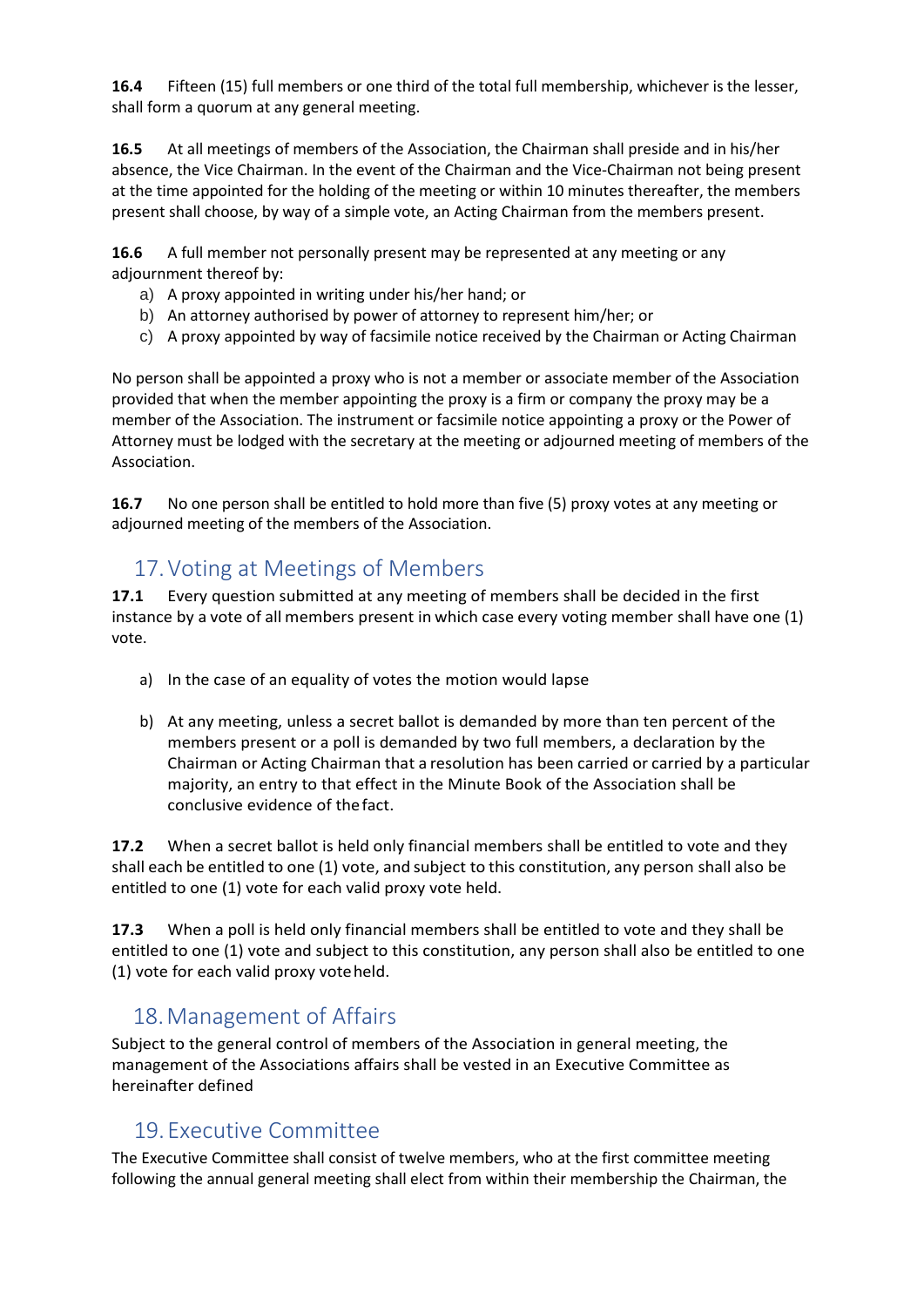Vice-Chairman, the Secretary, and the Treasurer.

While a person may nominate for more than one office, with the exception of combining the positions of secretary and treasurer, a candidate is not eligible to hold simultaneously more than one of the offices listed herein. Ballots for each office shall be held separately and consecutively in descending order from the highest office. The ballot for an office cannot commence until the result of the preceding ballot has been declared. The highest office shall be ascertained from the following table:

- Chairman
- Vice-Chairman
- Secretary
- Treasurer
- Up to 8 Ordinary Members

If a candidate is successful in one ballot and has nominated for other positions those other nominations shall be declared void and that member shall not be considered as a candidate for any other executive position.

Each member of the Executive shall be elected by the members of the Association at an annual general meeting and shall, at the end of his term of office, be eligible for re- election.

Only financial members shall be eligible for nomination

Under section 39 of the Act the following persons must not, without leave of the Commissioner, accept an appointment or act as a member of a management committee of an association:

- a person who is, according to the Interpretation Act 1984 section 13D, a bankrupt or person whose affairs are under insolvency laws;
- a person who has been convicted, within our outside the State, of
	- o an indictable offence in relation to the promotion, formation or management of a body corporate; or
	- o an offence involving fraud or dishonesty punishable by imprisonment for a period of not less than three months; or
	- o an offence under Part 4 Division 3 or section 127 of the Act
	- o Section 39 only applies to a person who has been convicted of the above offences only for a period of 5 years from the time of the person's conviction, or if the conviction results in a term of imprisonment, from the time of the person's release from custody.

Section 3 of the Act provides a definition of "officer". The duties provisions will apply to committee members and to those persons who have the ability to influence the management committee but who do not hold a formal committee position

- Under section 44 of the Act an officer of an association must exercise his or her powers and discharge his or her duties with a degree of care and diligence that a reasonable person would exercise if that person-
	- 1. were an officer of the association in the association's circumstances; and
	- 2. occupied the office held by, and had the same responsibilities within the association as, the officer.
- Under section 45 of the Act an officer of an association must exercise his or her powers and discharge his or her duties-
	- 1. in good faith in the best interests of the Association; and
	- 2. for a proper purpose.
- Under section 46 an officer of an association must not improperly use his or her position to-
	- 1. gain an advantage for the officer or another person; or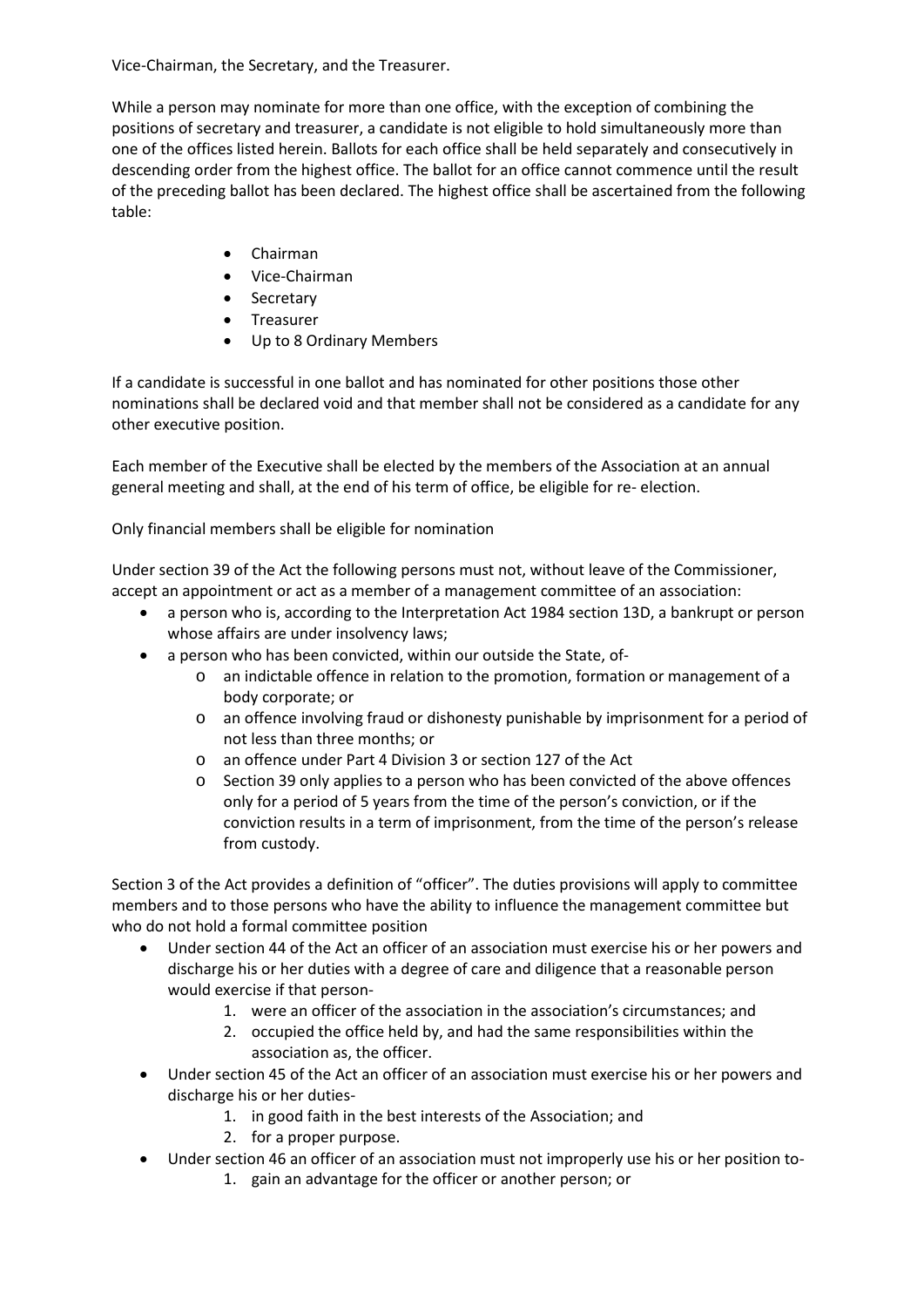- 2. cause detriment to the Association.
- Under section 47 a person who obtains information because the person is, or has been, an officer of an association must not improperly use the information to-
	- 1. gain an advantage for the person or another person; or
	- 2. cause detriment to the Association.

### 20. Powers of the Executive Committee

Without limiting or restricting the general powers conferred by these rules, the Executive committee shall have power:

- a) To adopt such measures from time to time as it deems expedient for the purpose of giving effect to the objects of the Association, including consideration of alternative methods or schemes of arrangement regarding the receival and disposal of livestock and their derivatives.
- b) To act notwithstanding any vacancy in its body provided a quorum is present.
- c) To appoint such staff as may be found necessary for the proper conduct of the Association and to remove, suspend or dismiss any of such staff and to prescribe and regulate their powers and duties.
- d) To make and give receipts, releases and other discharges, for moneys payable to the Association and for the claims and demands of the Association.
- e) To draw, accept, make, endorse, transfer, discount, guarantee and negotiate such bills of exchange and promissory notes, and give such indemnities and guarantees and enter into such other obligations as may seem to it to be expedient for the purpose of the Association
- f) From time to time, make and to alter, vary and rescind, such by-laws for the carrying out of these rules, to put into effect the powers and authorities thereby vested in the executive, and for regulating the conduct and proceedings of the Association and of the Executive meetings, and generally to provide for all such matters and things relating to the management of the property of the Association in a general meeting.
- g) To liaise, interact or work with groups and / or with individuals, with similar objectives for the production of livestock and their derivatives.
- h) To appoint sub committees consisting of one or more members and/ or officers of the Association to advise and report on such matters as the Executive directs.
- i) To expel or suspend any member in accordance with rule 10.1

#### 21.Meetings of the executive

**21.1** The Executive shall meet at least three times per year. The Chairman, or in his/her absence the Vice-Chairman, shall be empowered to convene special meetings of the Executive as he/she deems necessary.

**21.2** At all meetings of the Executive, the Chairman shall preside and in his/her absence, the Vice-Chairman, and in the absence of both the Chairman and the Vice-Chairman, the Executive shall elect an Acting Chairman from amongst the members present

**21.3** At least seven (7) days before the date of a meeting of the Executive, the Secretary shall give each member of the Executive written notice stating the date, time and place at which the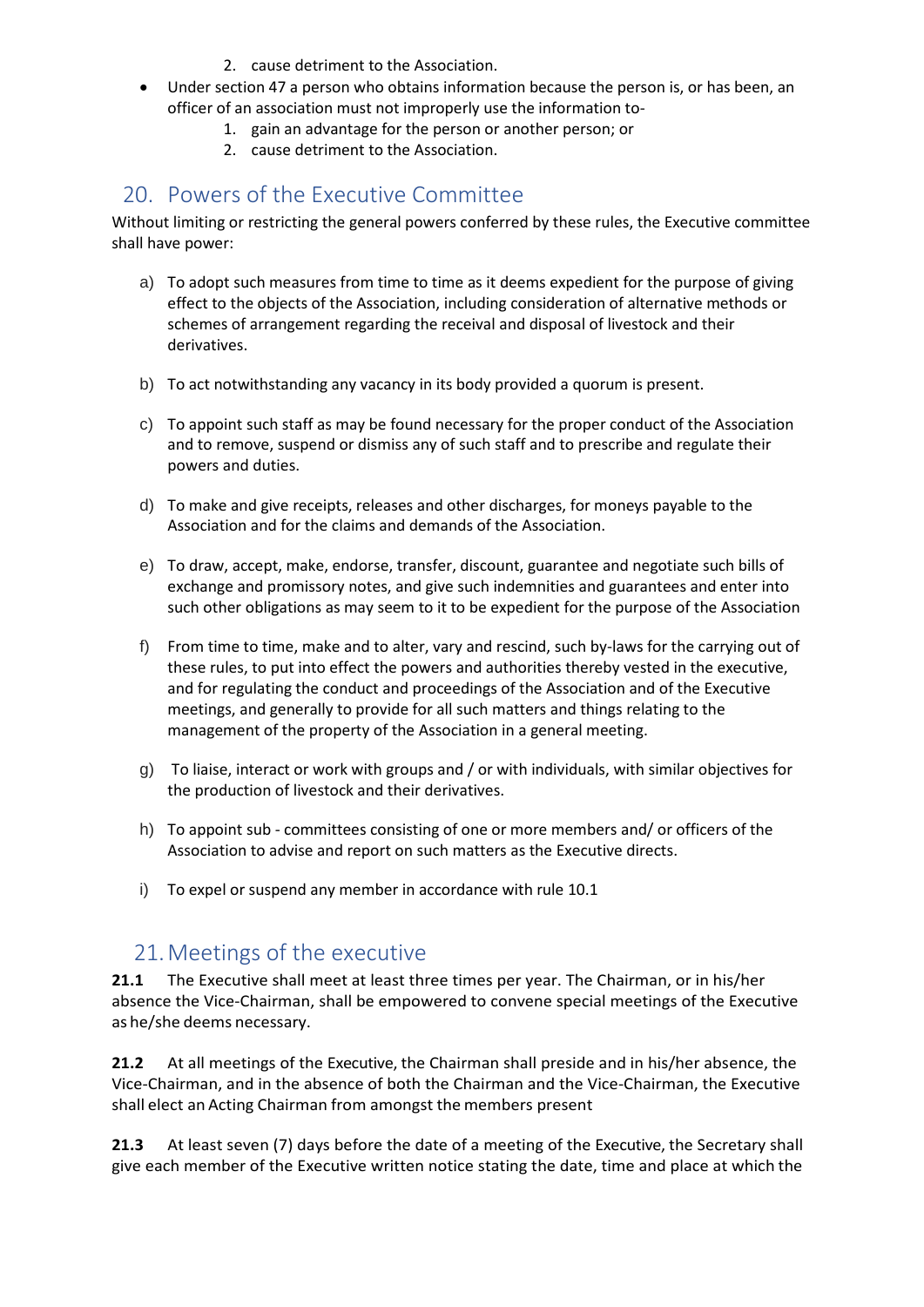meeting will be held and that the notice shall also include notice of the business to be transacted.

**21.4** At a meeting of the Executive five members shall form a quorum. Questions arising at any meeting of the Executive shall be decided by a majority of votes. In the case of an equality of votes of all executives present the motion would lapse.

**21.5** At the meeting of the executive any motion to rescind a previous motion of the executive must be carried by an absolute majority of the executive.

# 22. Minutes of committee meetings

- **22.1** The committee must ensure that minutes are taken and kept of each committee meeting.
- **22.2** The minutes must record the following
	- the names of the committee members present at the meeting;
	- the name of any person attending the meeting
	- the business considered at the meeting;
	- any motion on which a vote is taken at the meeting and the result of the vote.
- **22.3** The minutes of a committee meeting must be entered in the Association's minute book within 30 days after the meeting is held.
- **22.4** The chairperson must ensure that the minutes of a committee meeting are reviewed and signed as correct by the chairperson of the meeting; or the chairperson of the next committee meeting.
- **22.5** When the minutes of a committee meeting have been signed as correct they are, until the contrary is proved, evidence that —
	- the meeting to which the minutes relate was duly convened and held; and
	- the matters recorded as having taken place at the meeting took place as recorded; and
	- any appointment purportedly made at the meeting was validly made.

### 23.Election of Office Bearers

**23.1** One half of all Executive Committee positions shall be declared vacant at the annual general meeting of the Association and those elected shall be appointed for a term of two years and assume office at the conclusion of the meeting.

**23.2** At the first executive meeting following the annual general meeting all positions would be declared vacant and those elected forthe ensuing year hold office until the conclusion of the next annual generalmeeting

- a) The Chairman can be appointed for amaximum consecutive term of three years
- b) No maximum term shall be applied to other executive positions

**23.3** The notice to members calling for nominations shall contain the names of the members of the Executive Committee and the number of meetings of the executive committee, which they attended in the previous year.

**23.4** If more nominations are received than vacant positions on the executive then a secret ballot shall be held as hereinafter provided, in order to decide theposition/positions.

**23.5** The only persons entitled to vote on such ballots shall be financial or nominated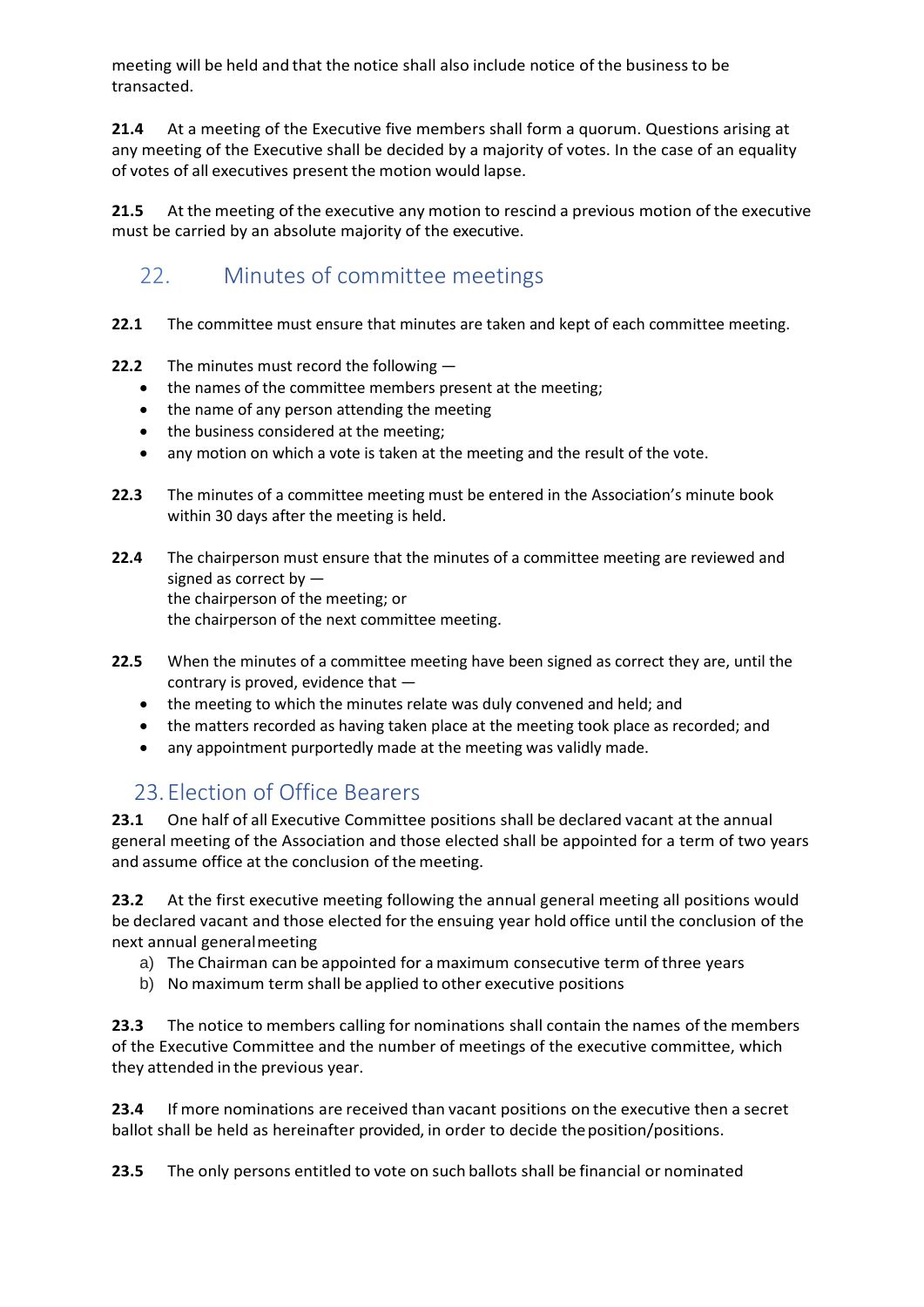- **23.6** The procedure for secret ballots shall be as follows:
	- a) The Chairman shall appoint a returning officer, subject to acceptance by the meeting of the person beingappointed.
	- b) The returning officer shall issue material to the meeting suitable for conducting a written ballot for each office for which a vote is required
	- c) Unless otherwise decided by a resolution of the members at the general meeting voting shall be on the preferential system.
		- I. Where the position or positions to be filled are less than the number of candidates, the voter shall vote by marking on the ballot paper "1" against the name of the candidate who is their first choice, and a number ascending sequentially against the name of each candidate in order of preference, until a vote is recorded against each candidate.
		- II. The returning officer will ascertain the number of votes against each candidate and the candidate with the least number of votes will be elected.
		- III. Where the number of positions to be filled is greater than one, candidates will be filled in ascending sequential order of votes until all positions are filled.
		- IV. If on any count two or more candidates each receive the same number of votes, unless otherwise determined by the general meeting, the returning officer shall decide by lot which candidate shall remain in thecount.
		- V. For the Inaugural meeting the first six candidates elected to the Executive shall have a two-yearterm.
		- VI. The remaining members voted to the Executive committee shall serve a one-year term.
		- VII. At an annual meeting after the inaugural meeting the first six elected will serve a two year term, and should there be any other vacancy or vacancies on the executive, those elected will serve a one yearterm.
- **23.7** The returning officer shall reject ballotpapers:
	- a) Whereon there are marks, erasures or omissions, which in his/her opinion render the vote informal or tend to destroy the secrecy of the ballot.
	- b) Which in his/her opinion is not the vote of the member purporting to vote or isthe vote of a person not entitled tovote.

**23.8** The returning officer shall declare the ballot and immediately forward to the Chairman a declaration identifying the positions that have been filled by such ballot. In the case of a tie, the meeting shall decide the issue.

**23.9** Each candidate may appoint one scrutineer who may peruse nominations and be present during the counting of votes.

**23.10** A scrutineer may query the acceptance of any nomination and the inclusion of or exclusion of any vote in the count but the determination of the returning officer on any such matters shall be final.

**23.11** A scrutineer shall not remove, mark, alter or deface any ballot paper or other document used in connection with the election.

**23.12** The returning officer shall do all that is reasonably necessary to enable a scrutineer to exercise his rights. No election shall be in any way declared void by reason of the fact that a scrutineer has not exercised his/her rights after having had a reasonable opportunity to do so.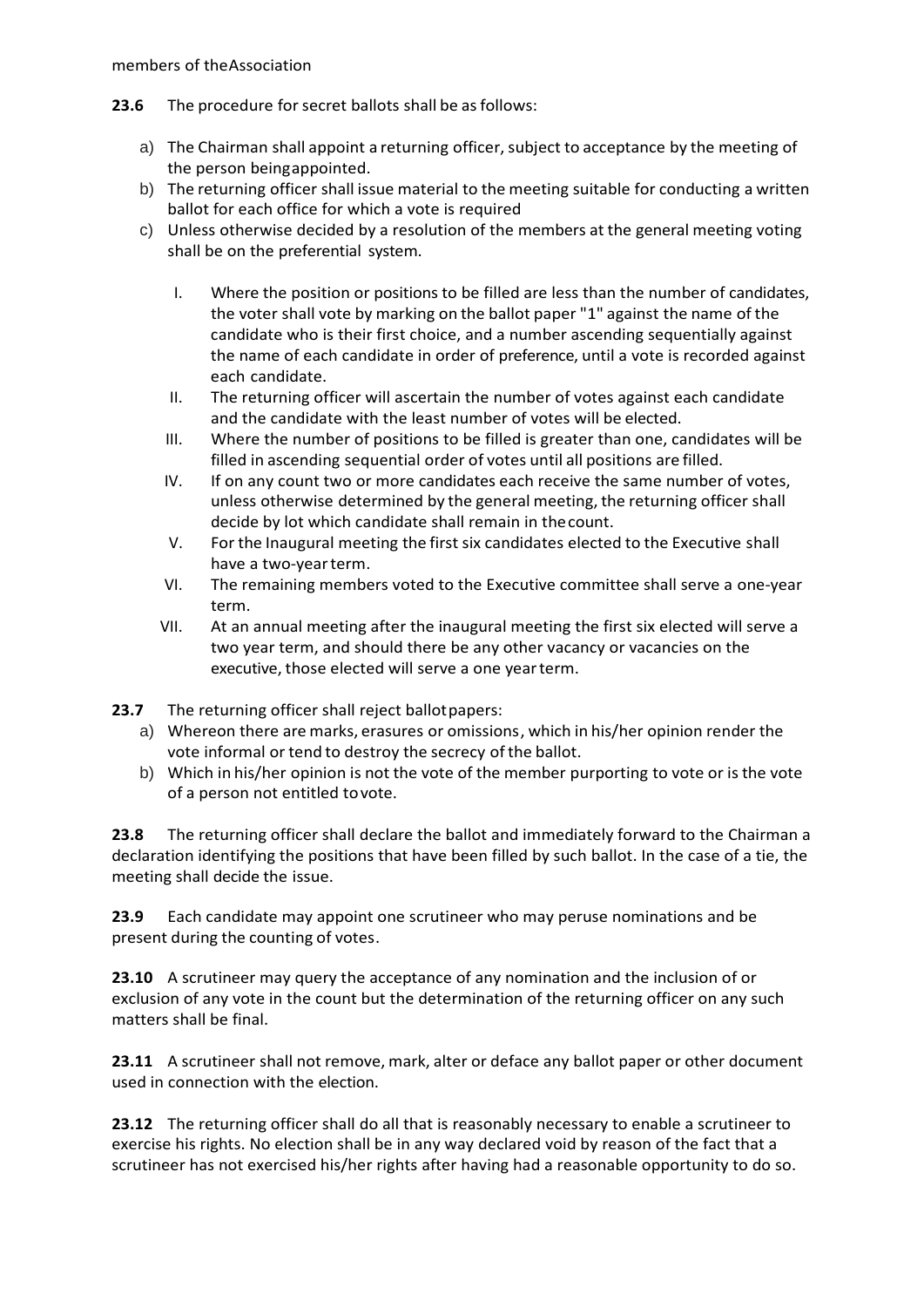**23.13** After the declaration of all positions the meeting shall decide the fate of the ballot papers.

# 24.When Membership of the Committee Ceases

A person ceases to be a committee member if the person —

- a) dies or otherwise ceases to be a member; or
- b) resigns from the committee or is removed from office; or
- c) becomes ineligible to accept an appointment or act as a committee member under section 39 of the Act;
- d) becomes permanently unable to act as a committee member because of a mental or physical disability; or
- e) fails to attend 3 consecutive Committee meetings, of which the person has been given notice, without having notified the Committee that the person will be unable to attend.

Where a person ceases to be a member of the association's committee section 41 of the Act requires that person to, as soon as practicable after their membership ceases, deliver to a member of the committee all of the relevant documents and records they hold pertaining to the management of the association's affairs.

# 25. Casual Vacancies

If the office of a member of the Executive becomes vacant before the expiration of their term of office, the Executive shall, at its next meeting after the occurrence of the vacancy, choose a person to act as a holder of the office until the expiration of that term.

### 26. Secretary

The secretary shall carry out such duties as provided by this constitution and any other duties as prescribed by the Executive from time to time.

# 27. Material Personal Interests of Committee Members

Under section 42 of the Act a member of the committee who has a material personal interest in a matter being considered at a committee meeting must:

a) as soon as he or she becomes aware of that interest, disclose the nature and extent of his or her interest to the Committee;

b) disclose the nature and extent of the interest at the next general meeting of the association Under section 42(3) of the Act this rule does not apply in respect of a material personal interest:

- (a) that exists only because the member
	- is an employee of the incorporated association; or
	- is a member of a class of persons for whose benefit the association is established; or
- (b) that the member has in common with all, or a substantial proportion of, the members of the Association.

Under section 43 of the Act a member of the management committee who has a material personal interest in a matter being considered at a meeting of the management committee must not be present while the matter is being considered at the meeting or vote on the matter.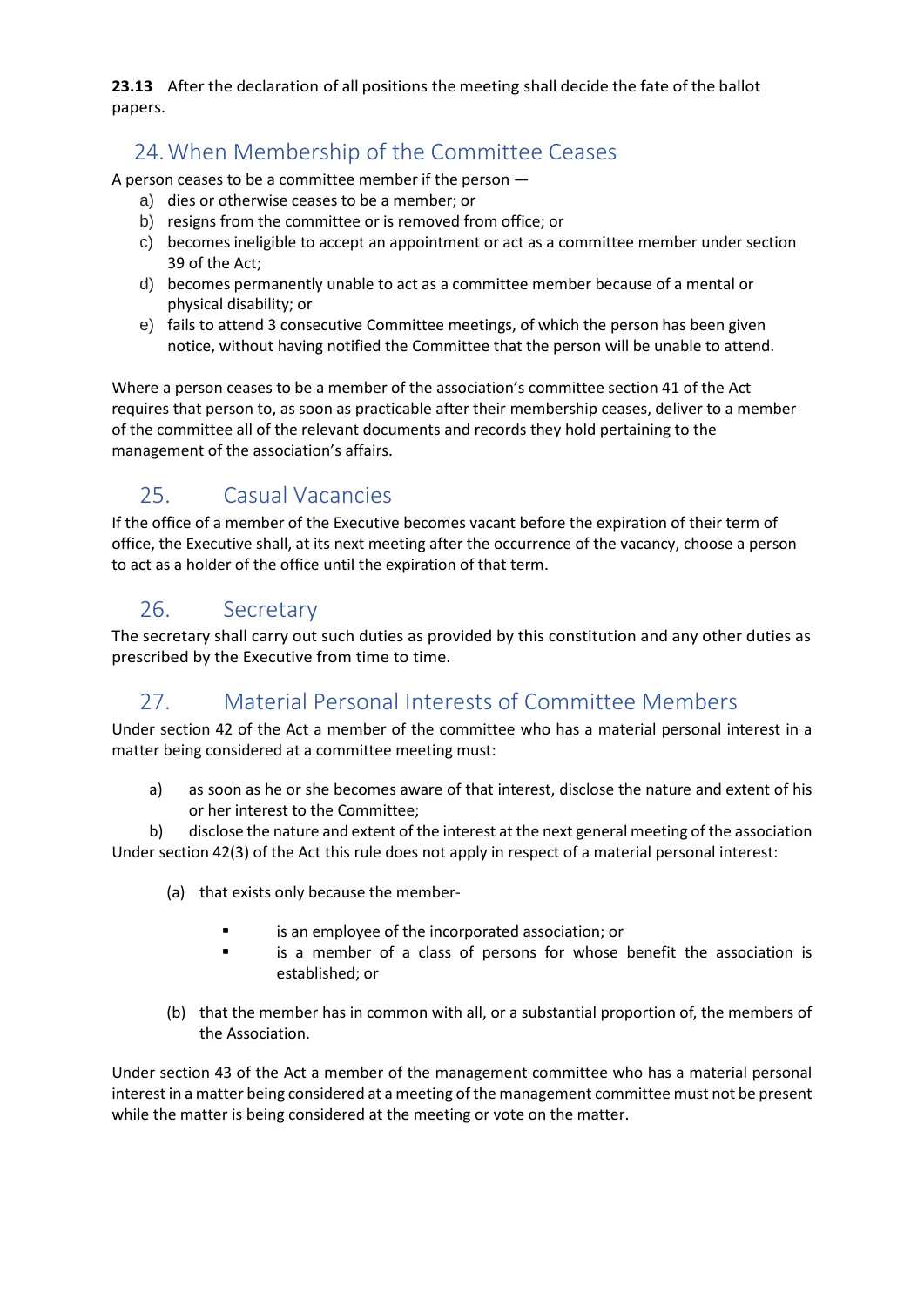Under section 42(6) of the Act the association must record every disclosure made by a committee member of a material personal interest in the minutes of the committee meeting at which the disclosure is made.

# 28. Investments

The Executive Committee may invest any money in their hands in the name of the Association : a) In authorised accounts approved by the executive committee

b) On any assets which will assist the Association in achieving its objectives.

# 29. Accounts

**29.1** The funds of the Association and its income and property shall, subject to the members in general meetings, be under the control of the Executive which shall have the sole management thereof.

**29.2** The Executive shall cause proper books of accounts to be kept recording a true account of the financial transactions of the Association and of all receipts and expenditures, and the assets, credits and liabilities of theAssociation.

**29.3** The Treasurer shall in accordance with these rules cause the books of accounts to be maintained completely written up as hereinbefore required. At the first Executive Committee meeting after the end of each financial year the Treasurer shall cause to be prepared a financial report including a statement of revenue and expenditure and a balance sheet for such financial year. The Treasurer shall also provide a similar series of reports representing budgeted revenue and expenditure for the forthcoming financial year, which shall be submitted to the Executive for its approval.

**29.4** Cheques shall be signed in the normal course of business by the Secretary / Treasurer or any other signatory being nominated by the Executive Committee.

### 30. Financial Statements and Financial Reports

- (1) For each financial year, the committee must ensure that the requirements imposed on the Association under Part 5 of the Act relating to the financial statements or financial report of the Association are met.
- (2) Without limiting subrule (1), those requirements include
	- (a) if the Association is a tier 1 association, the preparation of the financial statements; and
	- (b) if the Association is a tier 2 association or tier 3 association, the preparation of the financial report; and
	- (c) if required, the review or auditing of the financial statements or financial report, as applicable; and
	- (d) the presentation to the annual general meeting of the financial statements or financial report, as applicable; and
	- (e) if required, the presentation to the annual general meeting of the copy of the report of the review or auditor's report, as applicable, on the financial statements or financial report.
- 1. Under section 66 of the Act, an incorporated association must keep financial records that:
	- (a) correctly record and explain its transactions and financial position and performance; and
	- (b) enable true and fair financial statements to be prepared in accordance with Part 5 Division 3 of the Act.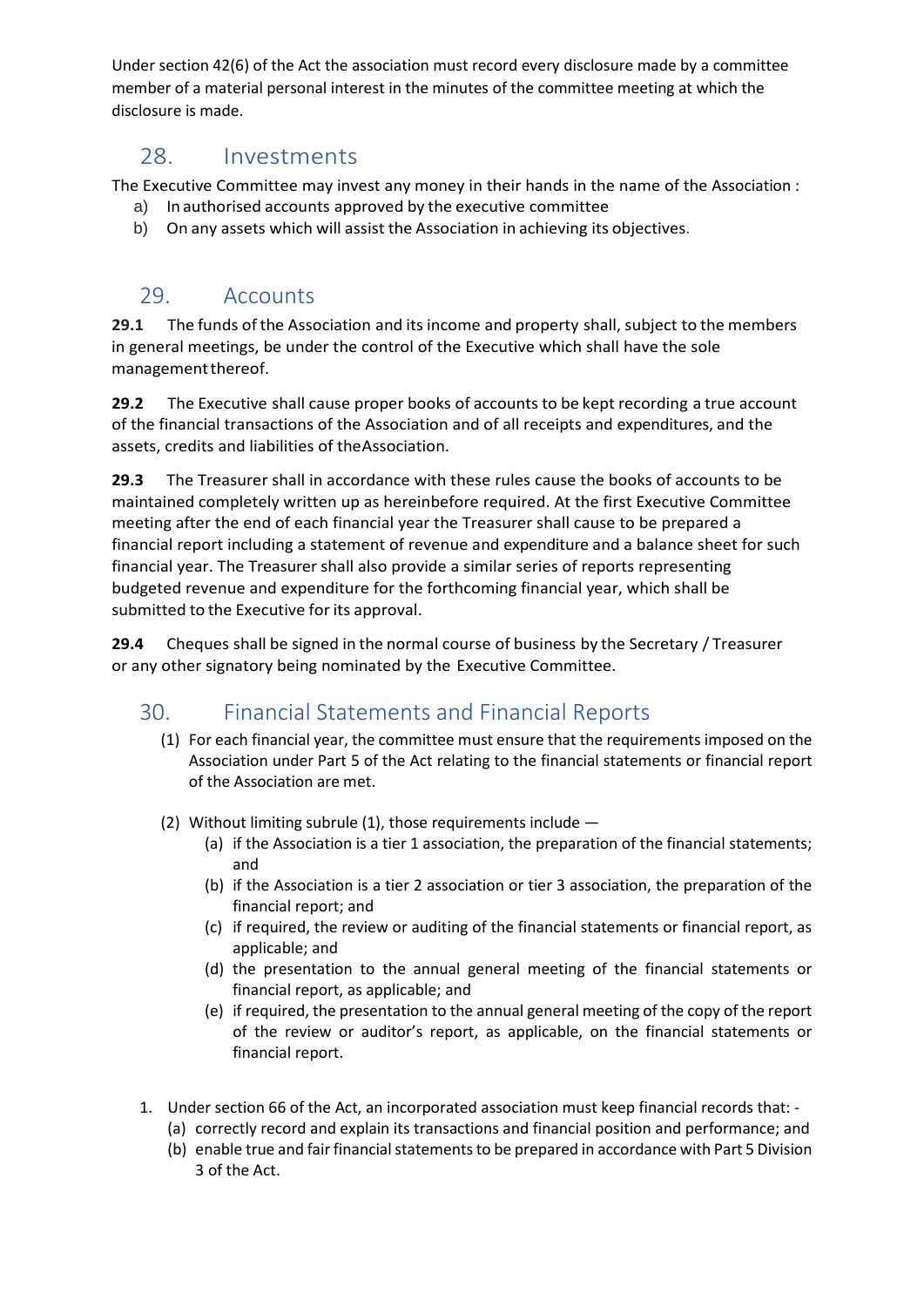2. Under section 67 of the Act, an incorporated association must retain its financial records for at least 7 years after the transactions covered by the records are completed.

# 31. Summoning Meetings

All general meetings of members shall be summoned in the manner prescribed by sub rule 16.3. Meetings of the Executive Committee or any sub committee shall be summoned by notice given in the manner provided in rule 21.3

# 32. Notices

Subject to rule 31 a notice may be given by the Association to any member either personally or by telephone, electronic mail, facsimile notice or by post, to the address supplied by the member to the Association for the giving of notices to the member. Where a notice is sent by post, service of the notice shall be deemed to be effected by properly addressing, pre-paying and posting the letter containing the notice and to have been effected at the time which the letter would be delivered in the ordinary course of post.

# 33. Reimbursement of Expenses

Every member of the Executive or other servant of the Association may be reimbursed out of the funds of the Association for authorised costs at the discretion of the Executive, and shall be indemnified by the Association for and duly authorised expenses or liabilities incurred.

# 34. Alternations to Rules

These rules may be altered from time to time by a resolution passed by a special majority requiring three-fourths approval of the members present at an annual general or special meeting. A notice in writing must be provided showing the proposed alterations, given to all members not less than twenty-one days prior to the meeting.

Section 31 of the Act requires an incorporated association to obtain the Commissioner's approval if the alteration of its rules has effect to change the name of the association.

Section 33 of the Act requires an incorporated association to obtain the Commissioner's approval if the alteration of its rules has effect to alter the objects or purposes of the association or the manner in which surplus property of the association must be distributed or dealt with if the association is wound up or its incorporation is cancelled.

# 35. Dissolution

The Association may be dissolved by a special resolution by a three-fourths majority of those present in person and by proxy passed at a special general meeting. Thereupon or at such future date that shall be specified in such resolution the Executive shall proceed to wind up the affairs of the Association. If on winding up of the Association, any property of the Association remains after satisfaction of the debts and liabilities of the Association and the costs, charges and expenses of that winding up, that property shall be classed as 'surplus property'

# 36. Distribution of Surplus Property on cancellation of incorporation or winding up

Under section 24(1) of the Act surplus property can only be distributed to one or more of the following

—

a) an incorporated association;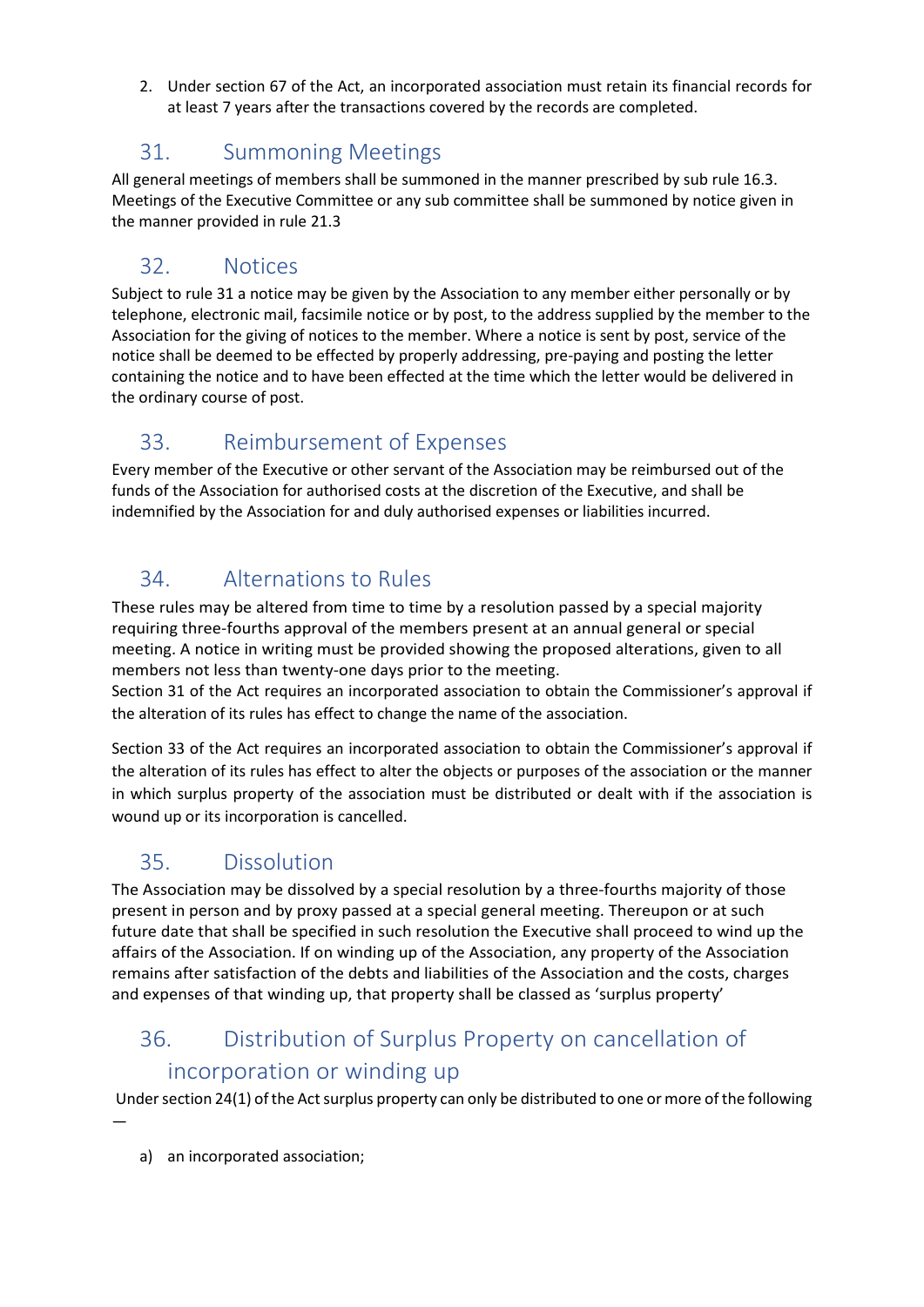- b) a company limited by guarantee that is registered as mentioned in the Corporations Act section 150;
- c) a company holding a licence that continues in force under the Corporations Act section 151;
- d) a body corporate that at the time of the distribution is the holder of a licence under the Charitable Collections Act 1946;
- e) a body corporate that
	- I. is a member or former member of the incorporated association; and
	- II. at the time of the distribution of surplus property, has rules that prevent the distribution of property to its members;
- f) a trustee for a body corporate referred to in paragraph (e);
- g) a co-operative registered under the Co-operatives Act 2009 that, at the time of the distribution of surplus property, is a non-distributing co-operative as defined in that Act.
- (1) In this rule  $-$

**surplus property**, in relation to the Association, means property remaining after satisfaction of —

- (a) the debts and liabilities of the Association; and
- (b) the costs, charges and expenses of winding up or cancelling the incorporation of the Association,

but does not include books relating to the management of the Association.

On the cancellation of the incorporation or the winding up of the Association, its surplus property must be distributed as determined by special resolution by reference to the persons mentioned in section 24(1) of the Act.

# 37. Common Seal

The common seal of the Association engraved with the name of the Association shall be kept in the care of the Secretary. The seal shall not be used or affixed to any deed or other document except pursuant to the resolution of the committee and in the presence of the Chairman and two members of the committee both of whom shall subscribe their name as witnesses.

# 38. Record of Office Holders

Under section 58 of the Act an association must maintain a record of —

- a) the names and addresses of the persons who are members of its management committee; or hold other offices of the association provided for by its rules;
- b) the name and address of any person who is authorised to use the common seal of the association (if it has a common seal); and
- c) the name and address of any person who is appointed or acts as trustee on behalf of the association.

Under section 58 of the Act the association must, upon the request of a member of the association, make available the record for the inspection of the member. The member may make a copy of or take an extract from the record but does not have a right to remove the record for that purpose.

The record of committee members and other persons authorised to act on behalf of the Association that is required to be maintained under section 58(2) of the Act must be kept in the secretary's custody or under the secretary's control.